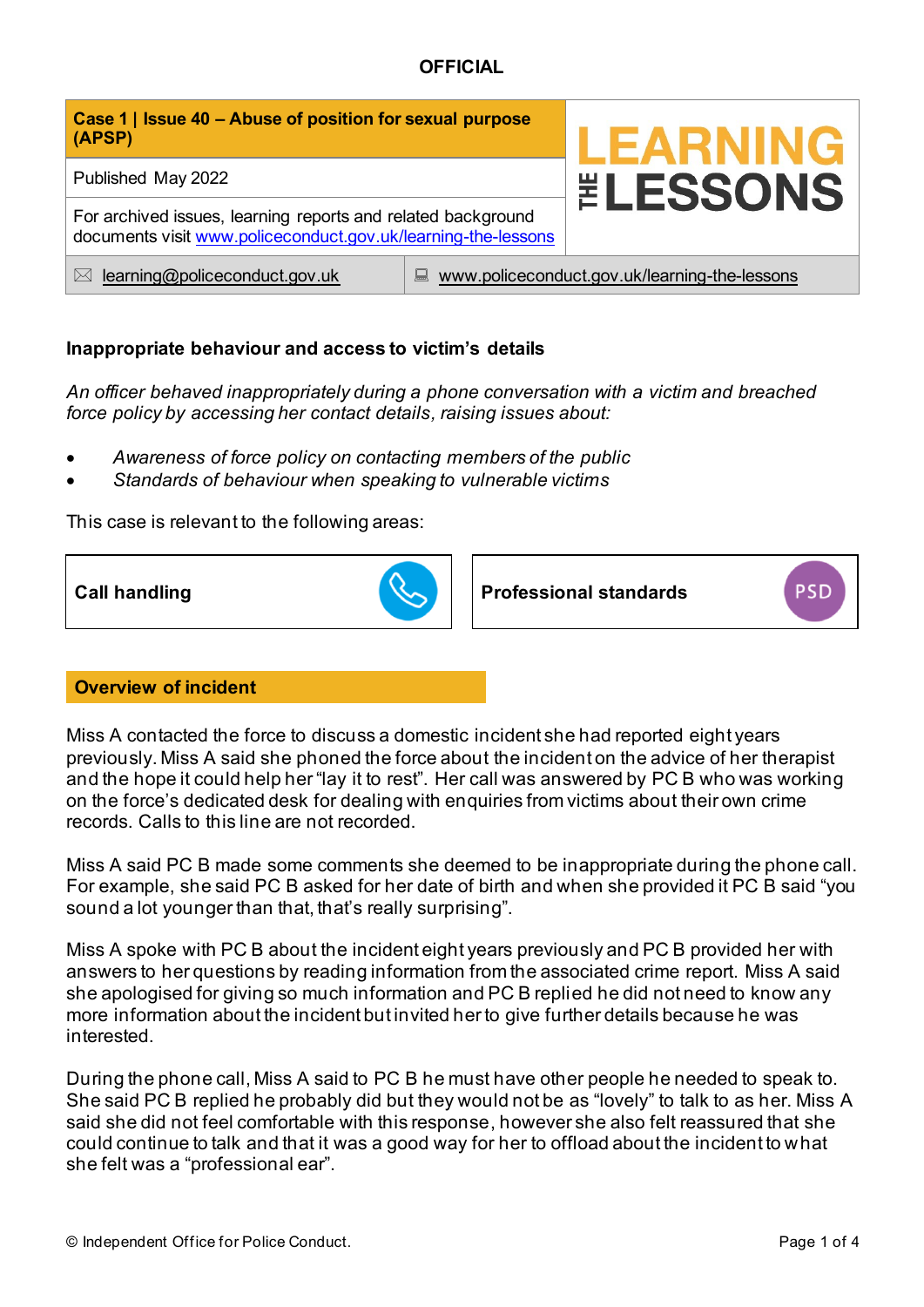Miss A said PC B then asked for her phone number so he could call or message her. She agreed but felt that was not the right thing for PC B to have done. Miss A said she told PC B he could retrieve her number from the force system. PC B said he took Miss A's number either from the force system or from the phone display.

The Code of Ethics explains the Standards of Professional Behaviour and sets out that in regards to confidentiality, an officer must "access police-held information for a legitimate or authorised policing purpose only". The force policy further expands and states the use of this system for personal purposes is strictly forbidden.

PC B stated he had never been told it was against force policy to contact victims, even if they give permission. An email communication on abuse of position was sent out to officers by the force around three years before this phone call. There had been no similar communication since.

PC B asked Miss A if he could message her in a couple of days and she agreed. Miss A stated she did this as her "way of getting out of it". She said if PC B messaged her she "would have proof it wasn't right". Miss A told the IOPC she believed PC B acted inappropriately and she felt she had been caught in a power dynamic.

The College of Policing guidance 'Maintaining a professional boundary between police and members of the public' acknowledges there may be situations where an officer feels there is mutual attraction. However, it is still their responsibility to not act on such feelings. It should be noted this document falls under the heading, "interactions with members of the public involved in a current incident or investigation."

The College of Policing guidance was intended to be read in conjunction with the Code of Ethics. The Code of Ethics sets out that in regard to 'authority, respect and courtesy', an officer must "not establish or pursue an improper sexual or emotional relationship with a person with whom you come into contact in the course of your work who may be vulnerable to an abuse of trust or power", and must act with self-control.

PC B acknowledged Miss A had called in regards to a domestic incident from eight years previously but said he did not think she was vulnerable at any point. He described her as worried and concerned but did not think she was depressed or in a fragile state of mind. He did not recall Miss A mentioning that she had been speaking to a therapist.

Around three days later PC B sent a text message to Miss A from his personal mobile which asked about Miss A's weekend, that it was nice talking to her a few days previously and asked how she was feeling. PC B was on duty at the time.

Miss A contacted the police to complain about PC B's behaviour about 20 minutes after the message was sent. Miss A said she used her work phone to make this complaint and she was worried calling from her personal phone could result in being put through to PC B.

PC B said he did not hear back from Miss A so deleted the text after about four days. He said he had not saved her number on his phone so when he deleted the text he no longer had her number.

PC B told the IOPC his actions were "naïve and silly" and was happy to receive any training offered so he could learn from the experience.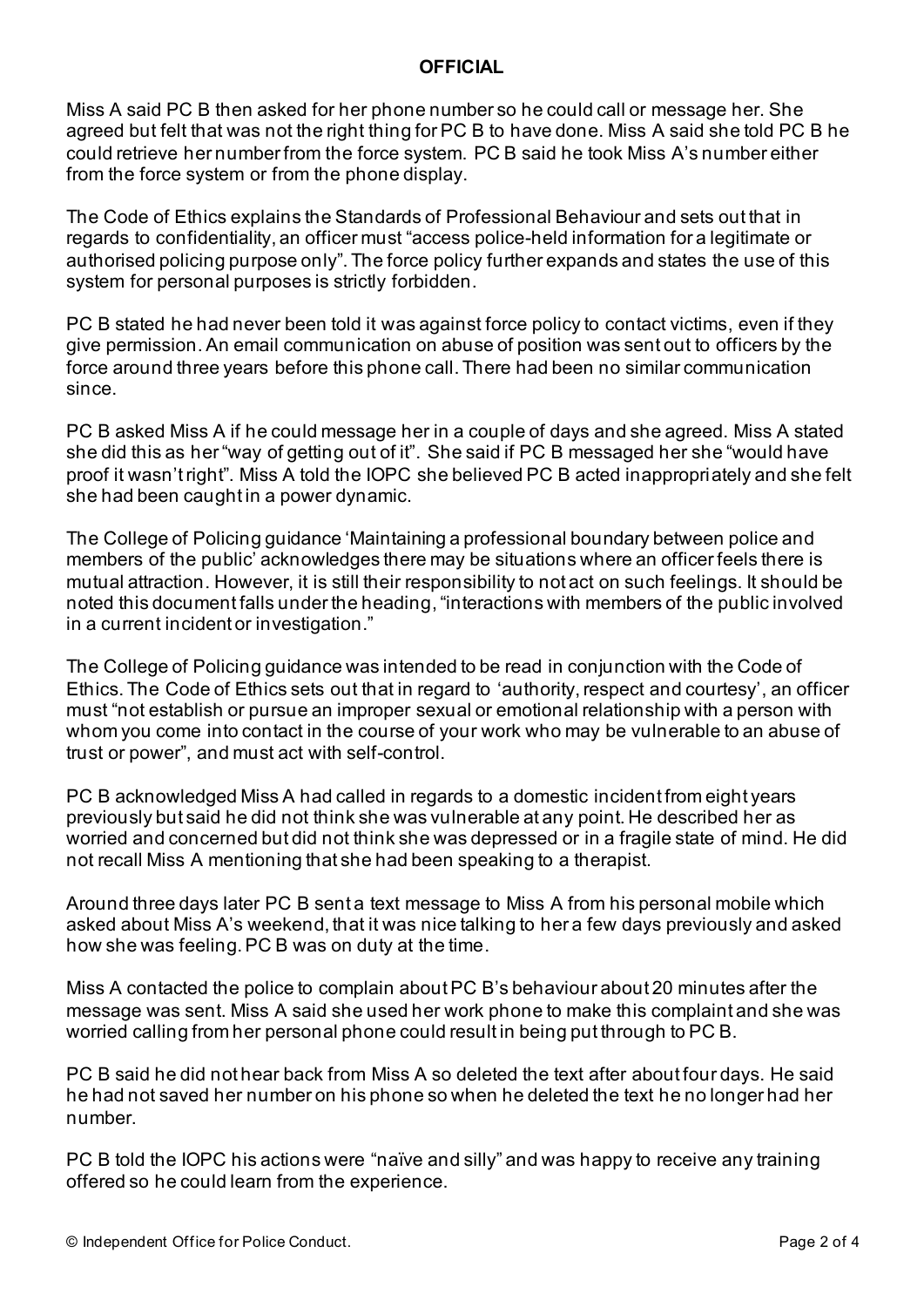## **Type of investigation**

IOPC independent investigation.

## **Findings and recommendations**

## *National recommendations*

## **Finding 1**

1. PC B was unaware that it was against force policy to contact a victim even if he had been given permission to do so.

## **National recommendation 1**

2. The IOPC recommends that the NPCC takes steps to ensure that all police forces provide training to officers and staff who regularly come into contact with members of the public, whether face-to-face or by some other means, about Abuse of Position for a Sexual Purpose. This should incorporate existing national strategies and guidance and should emphasise the position of power that being a member of a police force confers on an individual. Forces should ensure than an auditable record is made for each person, detailing that the training has been received and understood. Training should be repeated on a regular basis.

#### **Response to the recommendations**

#### *National recommendations*

#### **National recommendation 1**

- 1. The NPCC lead for counter-corruption accepted this learning recommendation, acknowledging that most forces already provide such training/briefings to their officers and staff. However, the NPCC acknowledged the importance of ensuring consistency and maintaining momentum in this regard. The NPCC agreed to support this learning recommendation through the development of a suitable training product for forces to use.
- 2. The NPCC APSP working group have since developed a training video which is hosted by the College of Policing on College Learn and is available on [YouTube](https://www.youtube.com/watch?v=ONcyBtaQWl8).

## **Other action taken by this police force**

1. The force is reviewing similar cases to make sure appropriate action has or will be taken, and is considering learning needs for officers and staff to reduce the risk of reoccurrences.